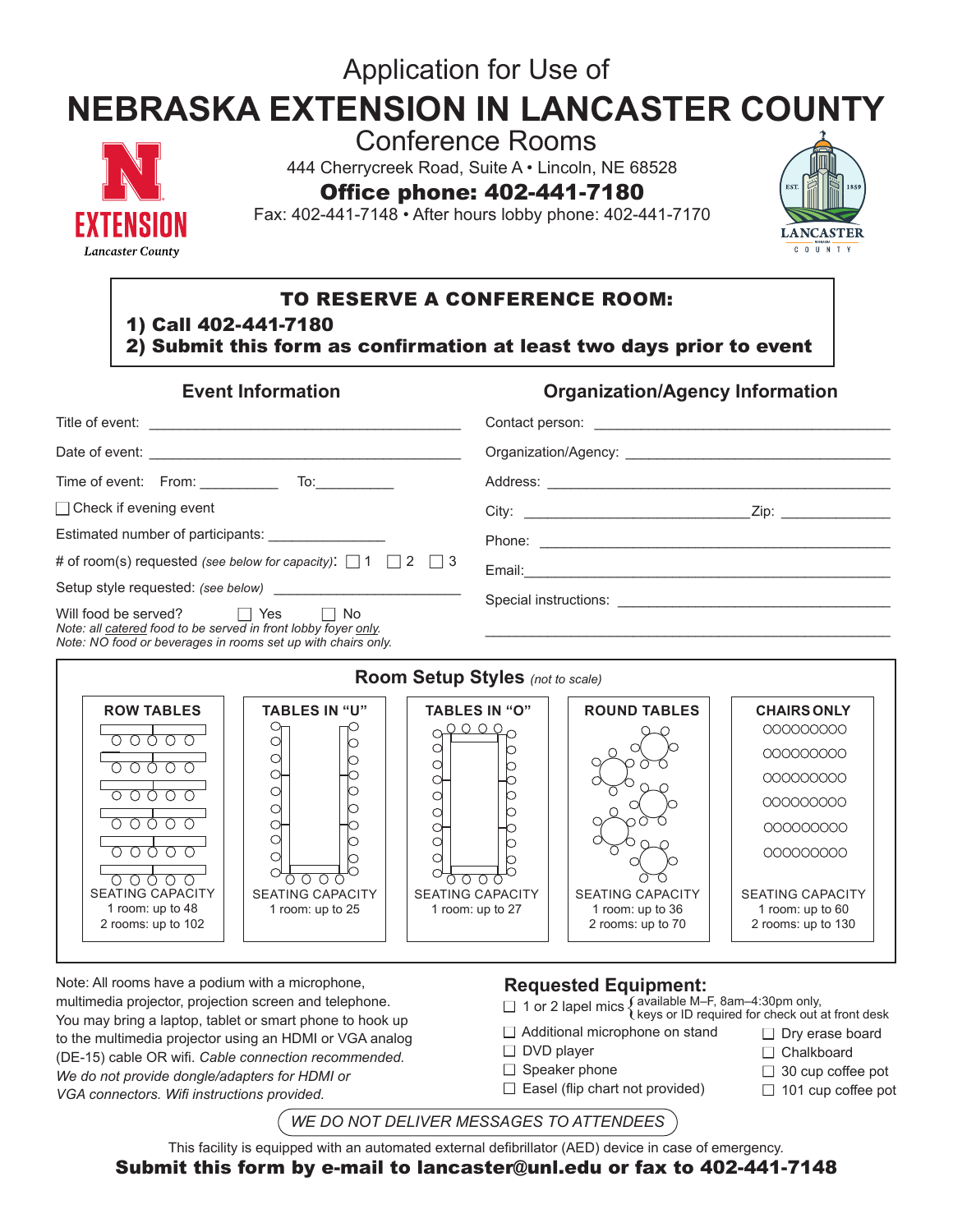

Nebraska Extension in Lancaster County Conference Rooms POLICIES & AGREEMENT



*Nebraska Extension in Lancaster County is dedicated to the promotion of education. Primary use of the conference rooms is for Nebraska Extension in Lancaster County programs and activities. When scheduling permits, the conference rooms are available to other government agencies and non-profit organizations. There may be a fee assessed.*

## **Hours:**

**The Nebraska Extension in Lancaster County conference rooms, 444 Cherrycreek Rd., Suite A, Lincoln, NE will be available from 8 a.m. to 4:30 p.m., Monday-Friday with the exception of county-observed holidays. The facility may be available for evening meetings with approval from Extension staff.**

# **Fees:**

- **\$100 per room, per day**
- **\$50 per room, per half day or portion thereof**
- **\$50 for lobby use (break-out sessions, displays for events, etc.) This will be charged according to your room usage. If you are using the room for a full day, you will be charged the full amount for the lobby. If you are only using the room for a half day, you will be charged \$25 for the use of the lobby. YOU WILL NOT BE CHARGED TO USE THE LOBBY FOR SERVING LUNCH OR TAKING REGISTRATIONS.**

If you are an agency exempt from the above fees, you will be notified at the time of scheduling. An invoice will be sent after the event has occurred for those required to pay.

#### **Rental Policies:**

- 1. To rent a conference room, first call our office at 402-441-7180 to determine room availability. Then, if you want to rent, an "Application for Use" form and this "Policies & Agreement" form (signed) must be returned to the Extension office as soon as possible. Preferably, email to lancaster@unl.edu or fax to 402-441-7148. **If an "Application for Use" form is not returned at least two days prior to the event, we will assume you are not using the facility**. You will receive an email confirmation upon receipt of the "Application for Use."
- 2. Rooms will be setup as indicated on the "Application for Use" form filled out by the agency reserving the room. If setup is completed by our custodian and agency holding event wishes to have the setup changed on the day of the event, the agency will be responsible to make the changes and then return the room to its original configuration after the event is over.
- 3. Cancellation of facility reservation must be received by our office **no later than 48 hours** prior to the event. Failure to notify our office of a cancellation will result in a charge for the use of the room and may result in restricted use of our facility. Exceptions for weather-related cancellations will be allowed.

#### **Food/Beverages Policies:**

1. Snacks may be served in the room you have reserved. Meals must be served in the foyer and eaten in the **reserved meeting room(s) only.** Empty rooms will not be available for usage. WE MAKE ROOM ARRANGEMENTS ONLY. CATERING AND OTHER ARRANGEMENTS ARE TO BE MADE BY THE SCHEDULING AGENCY. There will be NO warming of food for lunches in the Extension office. Food should be removed at the completion of the meal. Please use recycling bins when appropriate. For sanitation purposes and proper/prompt disposal of food waste, please see the office receptionist.